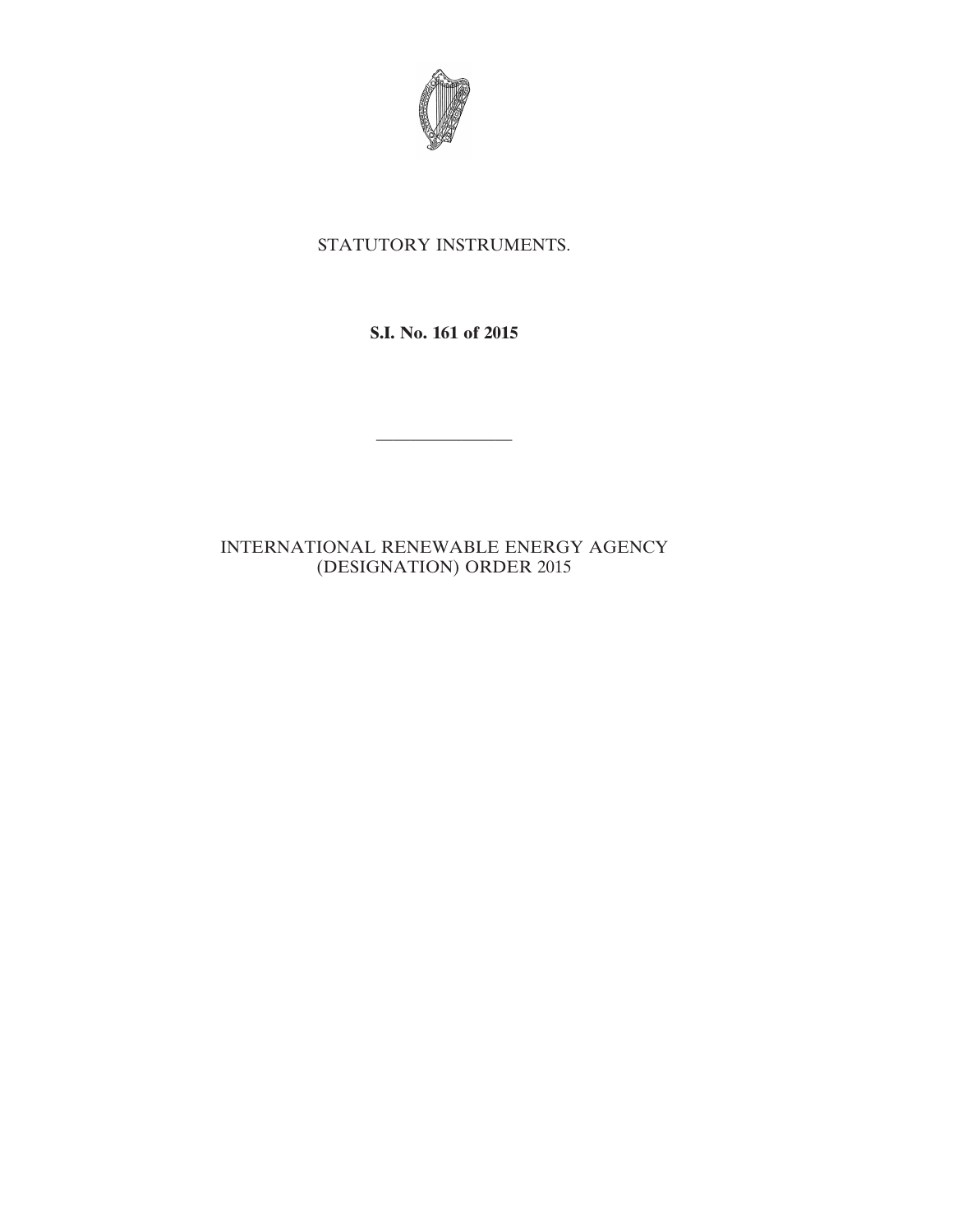## INTERNATIONAL RENEWABLE ENERGY AGENCY (DESIGNATION) ORDER 2015

WHEREAS it is enacted by section 40(1) (amended by section 3 of the Diplomatic Relations and Immunities (Amendment) Act 2006 (No. 10 of 2006)) of the Diplomatic Relations and Immunities Act 1967 (No. 8 of 1967) that the Government may by order designate an international organisation, community or body of which the State or the Government is or intends to become a member to be an organisation to which Part VIII of that Act applies;

AND WHEREAS the International Renewable Energy Agency is such an international organisation;

NOW, the Government, in exercise of the powers conferred on them by the said section 40 (1), hereby order as follows:

1. This Order may be cited as the International Renewable Energy Agency (Designation) Order 2015.

2. The International Renewable Energy Agency is hereby designated as an organisation to which Part VIII of the Diplomatic Relations and Immunities Act 1967 (No. 8 of 1967) applies.



GIVEN under the Official Seal of the Government, 28 April 2015.

ENDA KENNY, Taoiseach.

*Notice of the making of this Statutory Instrument was published in "Iris Oifigiúil" of* 5*th May*, 2015.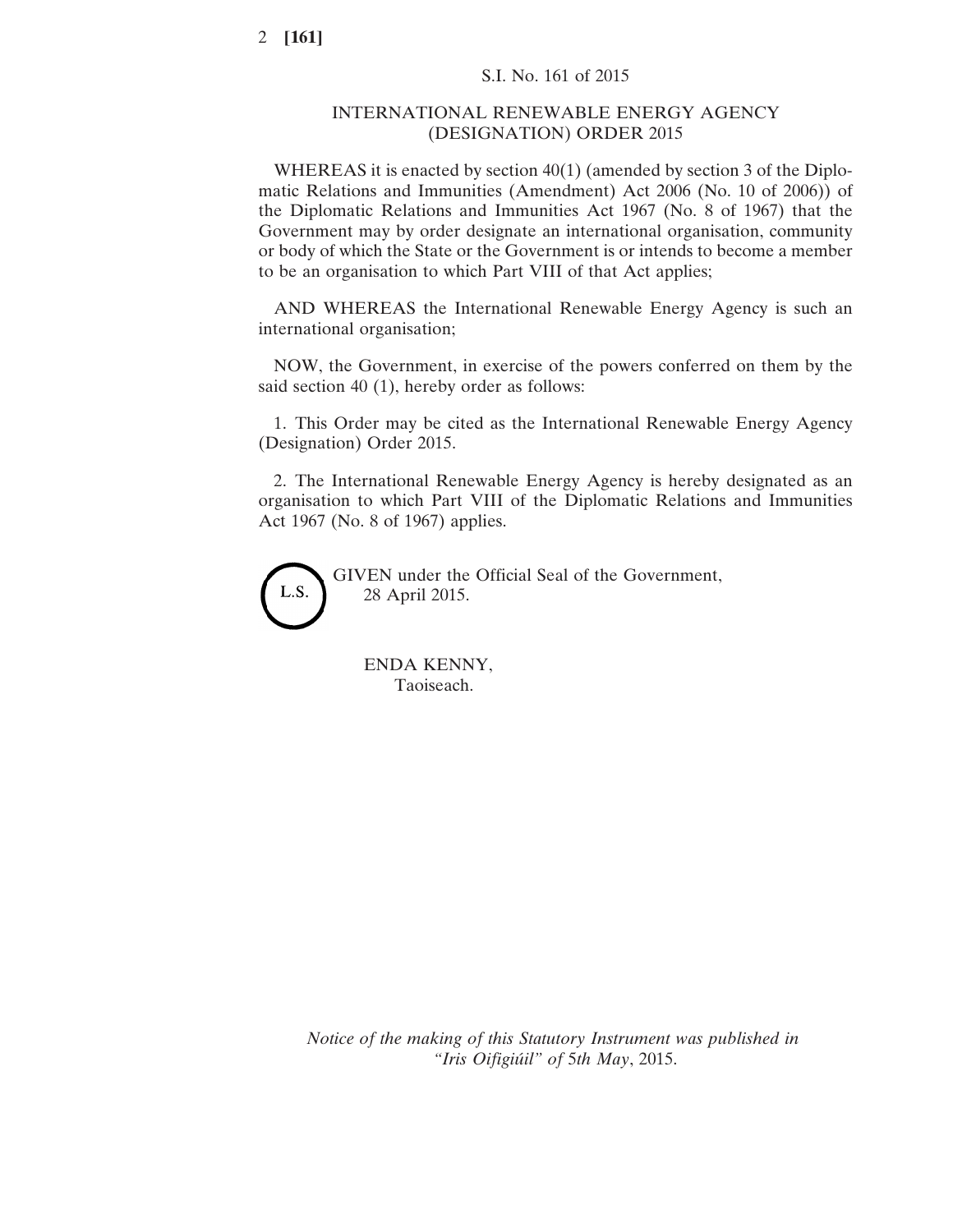**[161]** 3

## EXPLANATORY NOTE

*(This note is not part of the Instrument and does not purport to be a legal interpretation.)*

The purpose of this Order is to give effect within the State to Article XIII of the Statute of the International Renewable Energy Agency (IRENA), done at Bonn on 26 January 2009, which provides that the Agency shall have international legal personality and in the territory of each Member and subject to its national legislation, it shall enjoy such domestic legal capacity as may be necessary for the exercise of its functions and the fulfilment of its purposes.